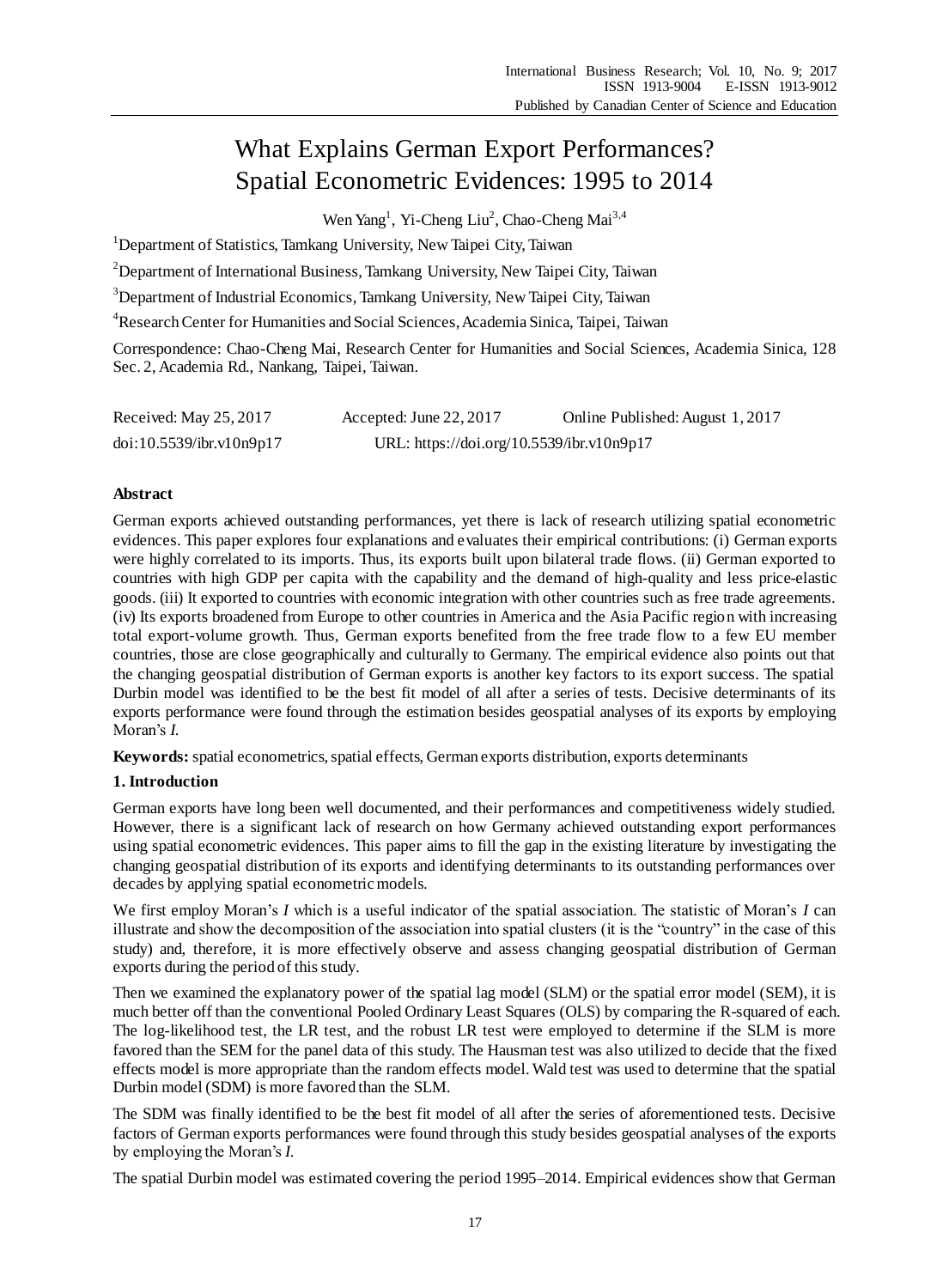exports were highly correlated to its imports. This signifies that German exports built upon those already close economic relations. Trade flows are not only one-way exports. Imports are highly correlated to German exports. This applies as well to countries such as mainland China, Switzerland, Austria, and Italy. In addition, German goods are mainly exported to countries with high GDP *per capita*. Thus, these countries were capable of purchasing high-end luxury automobiles and demanded price-inelastic and high-quality German goods. German exports also benefited from the free trade flow between a few EU member countries, who are close geographically, linguistically, and culturally to Germany. Overall, Germany broadened its exports from Europe to countries in America and the Asia-Pacific region with increasing export volumes during the period of this study.

The remainder of this paper is structured as follows. Section 2 discusses outstanding performances of German exports over a few decades. Section 3 explains how variables were adopted and estimation approaches implemented. Section 4 analyzes empirical findings. The conclusion is drawn in the last section.

#### **2. Outstanding Performances of German Exports**

German exports persistently run a huge current account surplus. It comes in the second in world exports after the USA and is the top one when services are disregarded and only commodities are considered (Sinn 2006). In fact, its exports were the top in the world by the total volume for decades until 2008. It continued to rank in the top three after the USA and mainland China from 2010 onwards. Excessively high wages are defended by unions and the welfare state against the forces of international low-wage competition. These efforts destroy the labor-intensive sectors and drive too much capital and labor into the capital-intensive export sectors, causing highly value added in exports (Sinn 2006). For instance, studies conducted by Rothwell (1981) and Anderton (1999) found that UK products were of a lower product quality in comparison with their German counterparts by employing conventional Probit and Truncated Regression Models.

In the 1990s, in particular, the external environment underwent significant changes. The world experience increased globalization. The changes (the elimination of the "Iron Curtain" in Eastern Europe, EU enlargement and the establishment of EMU) raise the question as to whether the importance of key determinants of German exports, namely, export market trends and the price competitiveness of the German industries, might have shifted across different periods and in different regions. For instance, Stahn (2007) provided empirical evidences that the long-run relative price sensitivity of German exports has been on a downward trend since the 1990s. Export supply or export demand shifts in favor of less price-elastic products.

It is also worthwhile to note that Germany's export market share increased since 2000, while most industrial countries experienced declines. According to empirical findings covering the period 1993–2005 of Danninger and Joutz (2007), they identified four reasons for the success of German exports: cost competitiveness improved, closely tied to fast growing trading partners, increased demand for capital goods, and regionalized production of goods (e.g. offshoring). The dominant factor explaining the increase in market share is trade relationships with quickly growing countries. Regionalized production in the export sector also played a role. In addition, the study of Jannsen and Kooth (2012) found that while the global financial crisis had a strong impact on economic activity in Germany, the impact of the Euro area crisis on economic activity in Germany has so far been relatively mild. Trade flows by region reveal that German firms have recently redirected their exports towards the remaining growth spots of the world economy, particularly to Asia's emerging economies.

Two of the elements were singled out for its long-term current account surpluses by Simonazzi et al. (2013): (1) the effects of eastward enlargement, (2) the impoverishment of the productive matrix of peripheral countries and the quality composition of trade flows.

However, there is a lack on prior literature that has taken the spatial effects into account. The ability of German export earnings is seen as a key indicator of competitiveness and the ability to generate its wealth. The export success is a potential explanation for Germany's contrasting world trade performances (Roper and Love 2002). It is intriguing to perform a further research to examine whether German exports behavior has changed. This motivates us to conduct this study on what factors make German exports to be so competitive and how it achieved the outstanding export performances over decades from a spatial econometric perspective.

## **3. Data and Estimation Approaches**

## *3.1 Data and Variable Definitions*

Previous papers identifying factors influencing exports growth and geographic distribution of advanced economies were reviewed. These earlier studies provided appropriate factors in interpreting Germany's changing exports destinations over the years.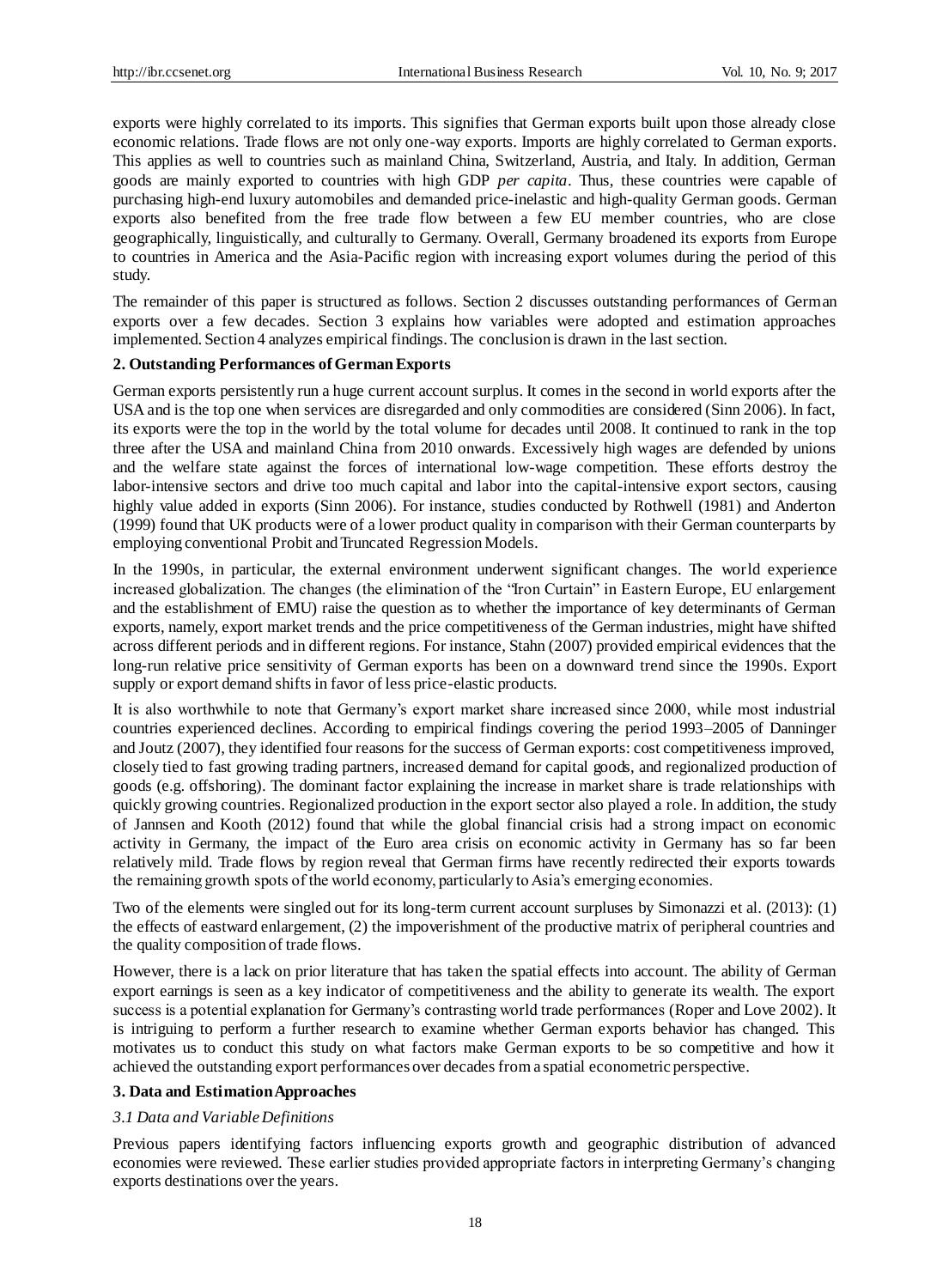The nexus of exports, imports, and economic growth has been frequently studied in the past decades. It had been found in empirical results of prior literature (Fung et al. 1994, Esfahani 1991, Anderson and Marcouiller (2002), Yasar, M. and Paul, C. 2007, Schott, P. 2010, Eichengreen et al 2004) that there exists cointegration among exports, imports and industrial outputs in many countries, including both advanced and industrializing economies. Thus, it is assumed that exports and imports are correlated and there is a positive relationship between exports and imports.

Effect of the foreign exchange rate uncertainty on prices and international trade volume has constantly been researched in many previous studies: Hooper and Kohlhagen (1978), Bartram (2004), and Belke et al. (2013). The present paper uses foreign exchange rates of the Euro to the USD (*ER*) to examine impacts of exchange rate movements on German exports. It is noteworthy that the Euro appreciated more than 40% against the USD in the beginning of this century and started depreciating sharply during the European sovereign crisis happened in 2010.

The relationship between exports and GDP *per capita* of the trading partner was examined in early literature (Balassa, B. (1978), Aten, B. (1997), Anderson and Marcouiller (2002), Schott, C. (2010). and Hwang et al (2010)). In addition, the empirical findings of Eichengreen et al. (2004) showed that GDP *per capita* of the importing country has a positive relationship with exports of the exporting country.

Anderson and Marcouiller (2002) addressed that the soundness of the political and legal system of a country is vital to the development of the international trade. Political and country risks are cautiously and constantly assessed by the exporters, though there is often exports insurance provided by many governments to support and facilitate the country's exporting industries. Prior literature on exports growth also frequently took the risks into consideration (Katsikeas et al. 1996, Morrow et al 1998 and Eichengreen et al. 2004). In addition, *KOF* Globalization Index measures various dimensions of an individual country, in particular, political risk. The index is produced by the Swiss Federal Institute of Technology in Switzerland. This index is widely employed as a proxy variable of the risk in this field (Agostino et al 2010). It is regarded that the risk of the importing country is negatively related to exports.

The relationship between exports and outward foreign direct investment (*OFDI*) is shown to be highly correlated in prior empirical studies (Egger (2001), Egger and Pfaffermayr (2004), Yeaple (2003), Pain and Wakelin (1998), Greenway and Kneller (2007), and Ekoholm et al (2007)). Thus, *OFDI* has already been recognized as an exports substitute with respect to changes in transport costs, complements and other determinants.

Trade and Foreign Direct Investment (FDI) are generally recognized as the two main channels of economic integration. The regional economic integration relates to trade creation, trade diversion, and the 'redirection' of FDI from non-members to member countries of the regional economic integration. Effects of economic integration on exports has been scrutinized in previous research (Katsikeas et al. (1996), Bjorvatn (2004), Winters (1985)). The term: "economic integration" has become more frequently utilized nowadays. Balassa (1961) defined that economic integration covers various forms such as free trade areas, customs unions, common markets. It is often suggested that exports to the country joining the economic integration will rise while those elsewhere fall. Thus, it is reasonable to expect a positive relationship between economic integration and exports.

The following six explanatory variables are therefore chosen: total amounts of German imports from its 30 largest exports partner countries (*IMPORT*), The foreign exchange rates of the Euro to the USD (*ER*), GDP *per capita* of German 30 largest exports partner countries (*GDPPC*), outward foreign direct investment from Germany to 30 largest exports partner countries (*OFDI*), political and country risks of German 30 largest exports partner countries (*KOF*), the level of the economic integration of the 30 largest exports partner countries (*EI*), and dependent variable: total amounts of German exports to its 30 largest exports partner countries (*EXPORT*). We construct a panel dataset for the estimation of the spatial econometric models by utilizing the above variables. Data for *IMPORT*, *GDPPC*, and *EXPORT* are downloaded from the Datastream (the electronic data bank). The *OFDI* data is provided by the Organization for Economic Cooperation and Development (OECD) website. The *EI* data is judged by the level 1-4 according to the level of each country's free trade agreements signed with reference from the World Trade Organization (WTO) website. The *KOF* uses the *KOF* Index produced by the Swiss Federal Institute of Technology. The descriptive statistics of these variables are exhibited in Table 1.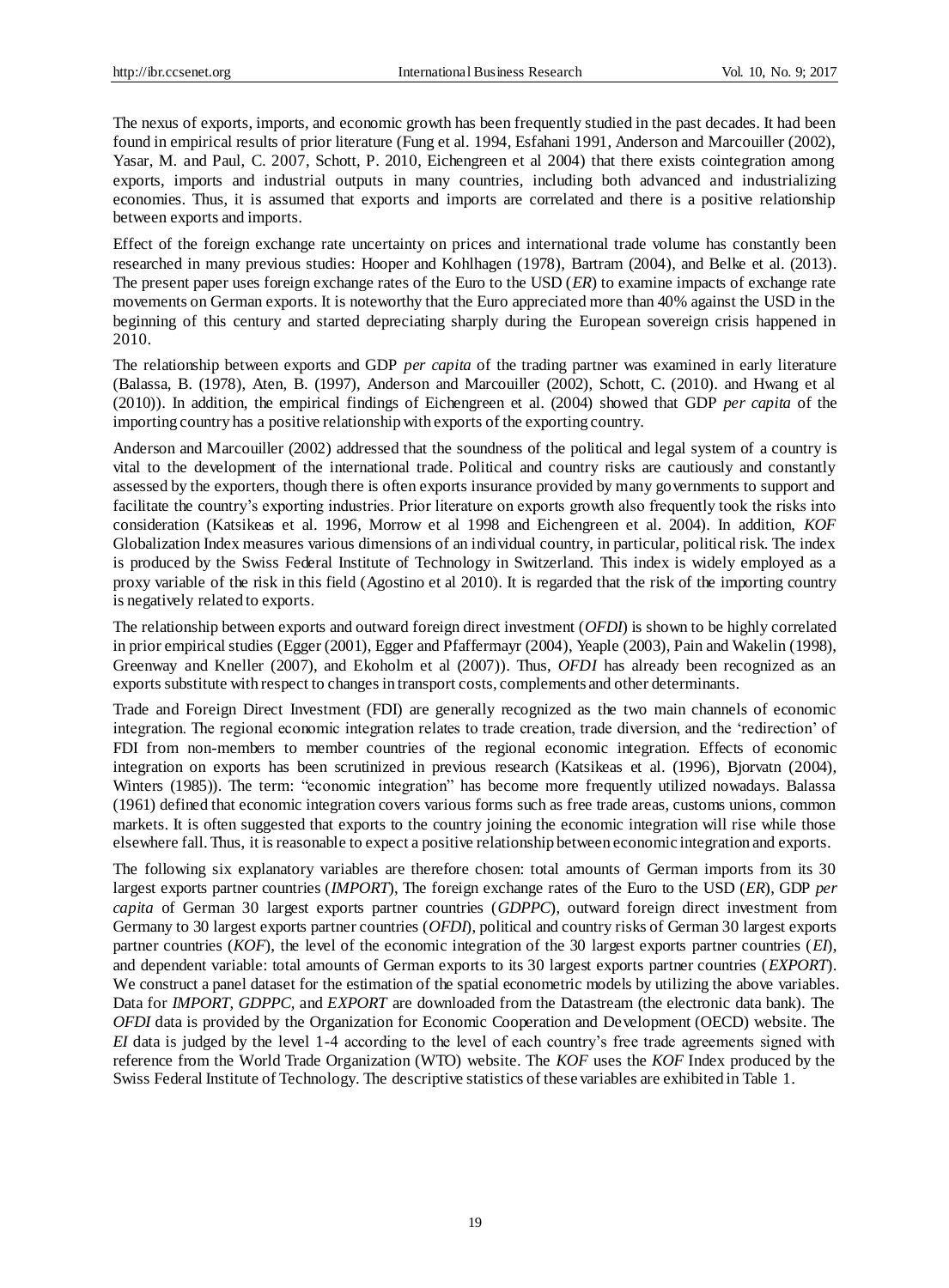| Year | <b>EXPORT</b> |          | <b>IMPORT</b> |          | <b>GDPPC</b> |         |        | ER     | KOF   |      | <b>OFDI</b> |        | EI   |     |
|------|---------------|----------|---------------|----------|--------------|---------|--------|--------|-------|------|-------------|--------|------|-----|
| S    | Mean          | Std      | Mean          | Std      | Mean         | Std     | Mean   | Std    | Mea   | Std  | Mean        | Std    | Mea  | Std |
| All  | 224078.       | 310141.  | 171890.       | 250176.  | 20796.       | 19026.  | 526.1  | 2259.3 | 70.1  | 14.3 | 1746.9      | 6259.2 | 2.87 | 1.0 |
| 199  | 189988.8      | 267433.5 | 156939.5      | 232475.4 | 17458.0      | 16440.1 | 137.57 | 508.08 | 62.6  | 16.5 | 1010.1      | 2040.3 | 2.50 | 0.9 |
| 199  | 181147.6      | 248525.9 | 149433.0      | 219401.4 | 17761.0      | 16557.8 | 141.07 | 522.01 | 63.8  | 16.3 | 1487.2      | 3579.6 | 2.50 | 0.9 |
| 199  | 140119.2      | 191129.7 | 112978.2      | 163213.4 | 18295.4      | 17076.0 | 143.96 | 533.13 | 65.3  | 16.0 | 992.29      | 2132.4 | 2.50 | 0.9 |
| 199  | 134606.7      | 188314.7 | 106999.0      | 153889.5 | 18572.1      | 17501.8 | 334.35 | 1500.9 | 66.5  | 16.0 | 2428.3      | 8162.3 | 2.50 | 0.9 |
| 199  | 137039.6      | 193967.9 | 104950.9      | 148545.6 | 19070.2      | 18150.0 | 356.76 | 1616.9 | 67.7  | 15.3 | 3062.4      | 9061.8 | 2.50 | 0.9 |
| 200  | 130813.1      | 187351.4 | 106991.3      | 150939.9 | 19890.3      | 19045.7 | 319.64 | 1416.1 | 68.9  | 15.2 | 1228.3      | 6450.7 | 2.60 | 0.9 |
| 200  | 129624.8      | 183148.3 | 99555.70      | 138272.3 | 19966.2      | 19128.5 | 420.83 | 1958.4 | 69.5  | 14.6 | 1062.0      | 9860.9 | 2.60 | 0.9 |
| 200  | 129902.1      | 181384.9 | 93957.17      | 128341.7 | 20145.1      | 19305.2 | 385.44 | 1765.5 | 69.7  | 14.1 | 555.78      | 3509.6 | 2.67 | 0.9 |
| 200  | 162875.1      | 222148.0 | 117849.9      | 159660.2 | 20474.2      | 19389.6 | 574.41 | 2156.8 | 70.2  | 14.0 | 156.01      | 2964.6 | 2.60 | 0.9 |
| 200  | 198372.5      | 267925.6 | 143129.3      | 193023.1 | 21122.5      | 19838.6 | 578.30 | 2171.8 | 71.1  | 13.8 | 70.03       | 5894.2 | 2.80 | 1.0 |
| 200  | 224093.4      | 298264.9 | 165086.9      | 222648.0 | 21523.7      | 20048.0 | 619.49 | 2333.6 | 71.5  | 13.1 | 1870.3      | 4742.3 | 2.87 | 1.0 |
| 200  | 239008.5      | 310255.7 | 180713.2      | 243528.6 | 22097.9      | 20439.2 | 610.11 | 2296.8 | 72.2  | 13.0 | 3006.1      | 5853.7 | 2.93 | 1.0 |
| 200  | 283386.3      | 364017.5 | 210644.2      | 279130.0 | 22654.3      | 20940.4 | 617.72 | 2326.9 | 73.1  | 14.0 | 4179.3      | 10098. | 3.23 | 0.9 |
| 200  | 335137.9      | 421032.9 | 254282.1      | 338823.1 | 22629.2      | 20694.0 | 613.62 | 2313.0 | 73.11 | 13.4 | 601.75      | 5944.0 | 3.23 | 0.9 |
| 200  | 242108.1      | 302641.9 | 183853.3      | 246967.0 | 21598.7      | 19593.8 | 720.33 | 2720.8 | 73.11 | 13.0 | 1731.8      | 6034.8 | 3.20 | 0.9 |
| 201  | 285997.6      | 348957.6 | 222209.7      | 300099.2 | 22125.7      | 20035.2 | 637.06 | 2402.8 | 73.1  | 12.8 | 3242.7      | 5820.8 | 3.23 | 0.9 |
| 201  | 338603.9      | 416321.3 | 266861.3      | 353653.5 | 22501.1      | 20161.1 | 642.26 | 2431.9 | 72.6  | 12.9 | 2199.2      | 6281.3 | 3.20 | 0.9 |
| 201  | 319757.8      | 392174.3 | 244354.3      | 326591.6 | 22514.5      | 19906.5 | 721.09 | 2751.0 | 72.8  | 12.8 | 2925.8      | 7980.5 | 3.20 | 0.9 |
| 201  | 320061.5      | 394132.2 | 246023.9      | 327212.2 | 22666.0      | 19923.4 | 738.39 | 2805.8 | 72.8  | 13.1 | 1382.2      | 3425.7 | 3.27 | 0.9 |
| 201  | 358923.9      | 446741.0 | 270992.4      | 360950.2 | 22865.8      | 19980.5 | 1211.4 | 4912.2 | 72.8  | 12.9 | 1746.9      | 6259.2 | 3.33 | 0.8 |

Table 1. Descriptive Statistics of the Variables

#### 4 2 5 5 *3.2 Spatial Model Specifications* 8

The social and natural sciences typically focused on how to describe the connection between single consequences and a group of explanatory variables. Studies on the spatial econometrics have been increasing ever since Anselin (1988) tested the spatial dependence properties in regression models. That is to say, it builds geographic variables, the data with the geographic characteristics, into research models. It greatly enhances the effectiveness and capability of research models.

Spatial dependence is defined as the existence of spatial correlation characteristics among neighboring areas. In other words, similarities of some certain factors may bring about the spatial clustering of neighboring areas. Spatial correlation is used to interpret similarities of neighboring areas. Spillover effects could appear among the neighboring areas if the similarity of neighboring areas is very high.

Spatial autocorrelation analysis is a useful method of judging if there is spatial dependency among neighboring areas, and whether clustering and spillover effects exist among neighboring areas. There are several tests often utilized to identify if spatial correlation exists among neighboring areas, such as: Moran's *I* (Moran 1950), Geary's C (Geary 1954), Getis-Ord G (Getis and Ord 1992). Moran's *I* is one of the most frequently adopted by researchers. The statistic of Moran's *I* always lies between -1 and 1. The sign of the Moran's *I* values suggests the types of spatial autocorrelation.

Local Indicators of Spatial Association (LISA), a useful indicator of the spatial association, was developed by Anselin (1995). Hence, spatial autocorrelation can be observed from the Moran's Scatter Plot. The scatterplots illustrate and show the decomposition of the association into spatial clusters of similar high or low values and clusters of dissimilar values. The scatterplots assess the existence of outliers. It is the "country" in the case of this study.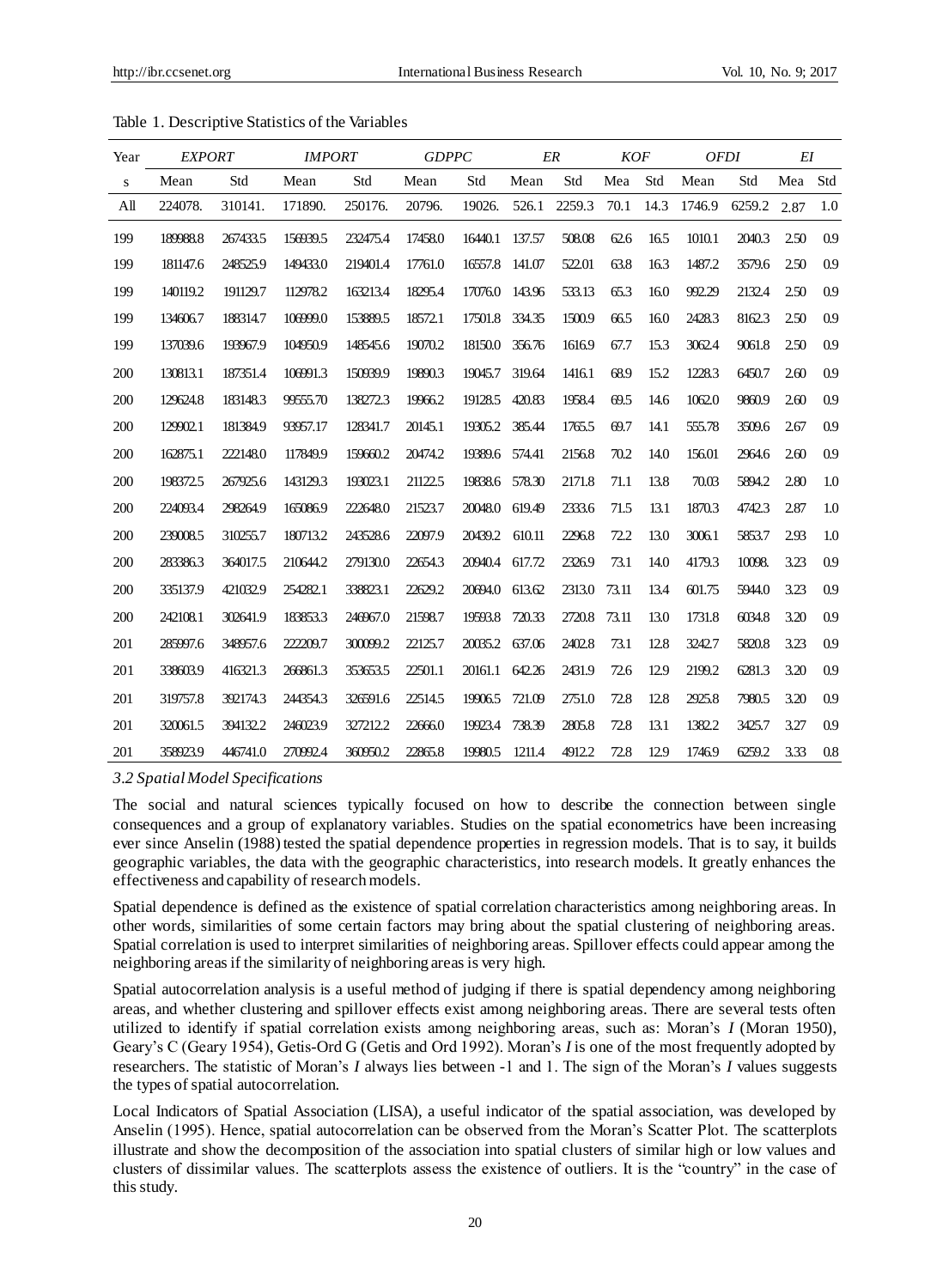Positive spatial associations indicate spatial clustering of similar values (High-High, values above the mean or Low-Low, values below the mean). It is structured such that in High-High (the first quadrant), are countries with high export volumes, and the ones whose neighbors also have high export volumes. In the case of Low-Low (the third quadrant), countries have low export volumes, whose neighboring countries also have low levels of export volumes.

Meanwhile, Low-High (the second quadrant) or High-Low (the fourth quadrant) represents the negative associations and spatial clustering of dissimilar values. Thus, countries with low export volumes are at the location near neighbors with high export volumes. In the case of High-Low, it represents those countries with high export volumes but are located near neighbors with low exports volumes.

Our analysis carried out the estimation from 1995 to 2014. To be manageable, we only present tables with the results obtained from Moran's *I* statistic in selected years. For example, it covers the beginning year of this study, 1995, and the first year when the high-technology bubble burst, 2001. Also, 2007 and 2009 are the years before and after the US subprime crisis. Furthermore, negative impacts of the European sovereign crisis can be observed from year 2011 to 2014. These results can be used to analyze the changing geospatial distribution of German exports during the period of this study.

It is necessary to employ spatial econometric models if the panel data is identified with spatial dependence properties, because the investigation results can be affected if the data are subject to changes of the spatial location.

Three models (spatial lag model (SLM), spatial error model (SEM), and spatial Durbin model (SDM)) are commonly employed to estimate the spatial panel data though there are some other spatial econometric models. All spatial econometric models are based upon the traditional regression model, ordinary least square (OLS) according to Figure 1. The SDM includes an additional explanatory variable:  $W\mathcal{X}\theta$  in comparison with the SLM (see Figure 1 below). It represents exogenous interactive effects of neighboring areas. There is no exogenous interactive effects of neighboring areas if  $\theta$ =0 and therefore, the SLM is a better-fit model than the SDM in interpreting the spatial dependency of the panel data. Meanwhile, the SEM is a better fit model than the SDM in interpreting the spatial dependence if  $\theta$ + $\delta\beta$ =0.

The OLS model can be structured below (see Equation 1). It is supposed that the panel data have both spatial  $(\mu_i)$ and time  $(v_t)$  fixed effects.

$$
lnEXPORT_{ii} = \beta_1 \cdot ln IMPORT_{ii} + \beta_2 \cdot ln GDPPC_{ii} + \beta_3 \cdot ln ER_{ii} + \beta_4 \cdot KOF_{ii}
$$
  
+  $\beta_5 \cdot ln OFDI_{ii} + \beta_6 \cdot EI_{ii} + \mu_i + \nu_i + \varepsilon_{ii}$  (1)



Figure 1. The relationships between different spatial dependence models for cross-section data (source: Halleck Vega and Elhorst 2012)

# **4. Empirical Results**

Results of Moran's *I* exhibit an intriguing and unique geospatial changes of German exports (see Table 2 and Figure 2). USA and the mainland China have consistently been categorized in the High-High quadrant during the period of this study. These two countries and their neighboring countries have been the major export destinations for years. The emergence of Mexico at the High-High quadrant in 2007 and from 2011 to 2014 implies increasing market shares of German exports in the Northern American countries. This may also be attributed to the NAFTA (North American Free Trade Agreement). On the other hand, Singapore started to be categorized at the High-High quadrant from 2011, 2012, and 2014. In addition, Australia was categorized at the High-Low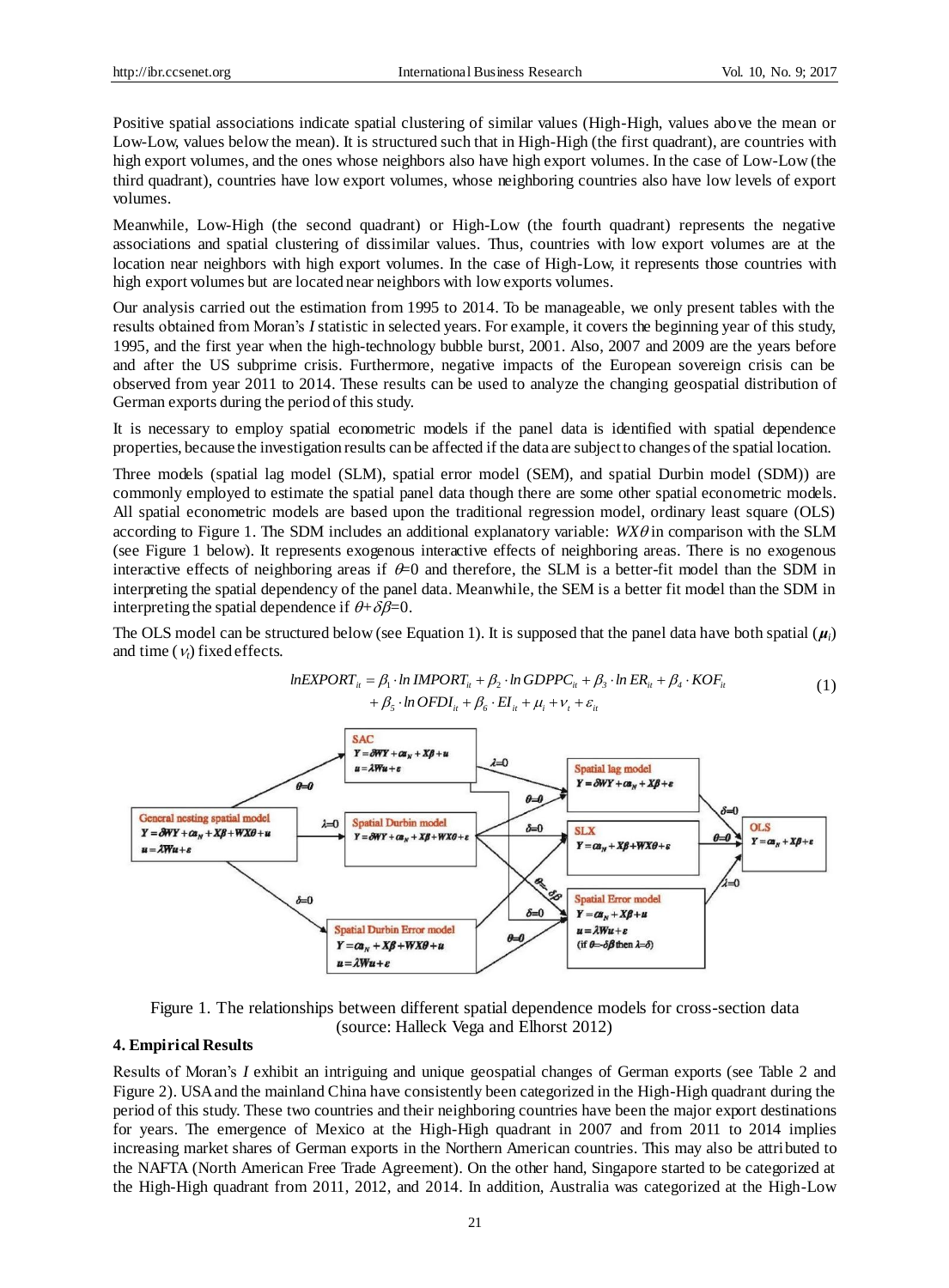quadrant in 2007 and from 2011 to 2014. These signify that German began to emphasize the importance of Asia-Pacific markets and attempted to catch up with the rapid and high economic development in this region. Therefore, it broadened its exports to many other East Asian countries in the recent years.

Interestingly, German exports to member countries of the European Union did not appear to be significant large (see also Figure 2). There were no EU countries categorized in the first quadrant though it ideally should benefit from the free trade flow under the European Union system in terms of economic integration and geographical proximity. Switzerland, Italy, and Austria were categorized at the High-Low quadrant and were consistently its main exports countries in Europe at this period, while Romania was categorized at the High-Low quadrant and emerged to become significant German exports destination from 2011 onwards. In the case of the Switzerland, Italy, and Austria, cultural proximity (German-language area) and their long-term allegiant relationship might be the main explanation of their significance to German exports. A consequence of these three countries all sharing borders with Germany, are therefore geographically much closer than other EU member countries. In the case of Romania being a stand-alone country of the main German exports country in the EU. Especially, in Central and Eastern Europe, this may be attributed to Romania playing a significant role in assembling and/or pure vertical and/or export planform for German exporting industries. Blonigen et al. (2007) suggested that these re-exports resulted from its lower production costs such as labor, land, and other factors.

Overall, results of the Moran's *I* clearly show us that Germany exports have maintained the USA, China, Switzerland, Italy, and Australia as its major export destinations over the past two decades. It also, further expanded and strengthened its market shares in other North American countries. It also broadened its export destinations largely to many Asia-Pacific countries. In short, it has expanded and diversified its export destination countries with increasing export-volume growth over the past two decades.

|                  | Years                                                                                                                                                                                                                 |                                                                                                                                                                                                                       |                                                                                                                                                                                                         |                                                                                                                                                                                                       |  |  |  |
|------------------|-----------------------------------------------------------------------------------------------------------------------------------------------------------------------------------------------------------------------|-----------------------------------------------------------------------------------------------------------------------------------------------------------------------------------------------------------------------|---------------------------------------------------------------------------------------------------------------------------------------------------------------------------------------------------------|-------------------------------------------------------------------------------------------------------------------------------------------------------------------------------------------------------|--|--|--|
| Quadrant         | 1995                                                                                                                                                                                                                  | 2001                                                                                                                                                                                                                  | 2007                                                                                                                                                                                                    | 2009                                                                                                                                                                                                  |  |  |  |
| L<br>(High-High) | $CHINA***$<br>$US***$                                                                                                                                                                                                 | $CHINA***$<br>$US***$                                                                                                                                                                                                 | $CHINA***$<br>MEXICO***<br>$US***$                                                                                                                                                                      | $CHINA***$<br>$US***$                                                                                                                                                                                 |  |  |  |
| П<br>(Low-High)  | ARGENTINA***<br>HONGKONG***<br>MALAYSIA***<br>MEXICO***<br>SINGAPORE***<br>THAILAND***                                                                                                                                | ARGENTINA***<br>HONGKONG***<br>MALAYSIA***<br>MEXICO***<br>SINGAPORE***<br>THAILAND***                                                                                                                                | ARGENTINA***<br>HONGKONG***<br>MALAYSIA***<br>SINGAPORE***<br>THAILAND***                                                                                                                               | ARGENTINA***<br>HONGKONG***<br>MALAYSIA***<br>MEXICO***<br>SINGAPORE***<br>THAILAND***                                                                                                                |  |  |  |
| Ш<br>(Low-Low)   | ALGERIA***<br>AUSTRALIA***<br>BULGARIA***<br>EGYPT***<br>LITHUANIA***<br>ROMANIA***<br>SLOVENIA***<br>UKRAINE***<br>LUXEMBOURG***<br>INDONESIA**<br><b>UAE</b><br><b>IRAN</b><br><b>ISRAEL</b><br><b>SAUDI ARABIA</b> | ROMANIA***<br>AUSTRALIA***<br>BULGARIA***<br>EGYPT***<br>LITHUANIA***<br>SLOVENIA***<br>UKRAINE***<br>LUXEMBOURG***<br>ALGERIA***<br>INDONESIA**<br><b>UAE</b><br><b>ISRAEL</b><br><b>SAUDI ARABIA</b><br><b>IRAN</b> | ALGERIA***<br>AUSTRALIA***<br>BULGARIA***<br>EGYPT***<br>LITHUANIA***<br>SLOVENIA***<br>UKRAINE***<br>LUXEMBOURG***<br>INDONESIA**<br><b>ISRAEL</b><br><b>UAE</b><br><b>IRAN</b><br><b>SAUDI ARABIA</b> | BULGARIA***<br>EGYPT***<br>LITHUANIA***<br>ROMANIA***<br>SLOVENIA***<br>UKRAINE***<br>ALGERIA***<br>LUXEMBOURG***<br>INDONESIA**<br><b>UAE</b><br><b>IRAN</b><br><b>SAUDI ARABIA</b><br><b>ISRAEL</b> |  |  |  |
| IV<br>(High-Low) | SWITZERLAND***<br>$ITAIY***$<br>AUSTRIA***<br><b>BELGIUM</b><br><b>FRANCE</b><br><b>NETHERLANDS</b><br><b>POLAND</b><br>UK                                                                                            | SWITZERLAND***<br>AUSTRIA***<br>ITALY***<br><b>FRANCE</b><br><b>NETHERLANDS</b><br><b>BELGIUM</b><br><b>POLAND</b><br>UK                                                                                              | ROMANIA***<br>SWITZERLAND***<br>AUSTRIA***<br>ITALY***<br><b>BELGIUM</b><br><b>NETHERLANDS</b><br><b>FRANCE</b><br><b>POLAND</b><br><b>UK</b>                                                           | AUSTRALIA***<br>SWITZERLAND***<br>AUSTRIA***<br>ITALY***<br><b>FRANCE</b><br><b>BELGIUM</b><br><b>NETHERLANDS</b><br><b>POLAND</b><br>UK                                                              |  |  |  |

Table 2. Relative Presence of Countries and Municipalities in Four Quadrants *EXPORT* according to Moran's *I*

*Notes*. \*significant at the level 0.1 \*\* significant at the level 0.05 \*\*\* significant at the level 0.01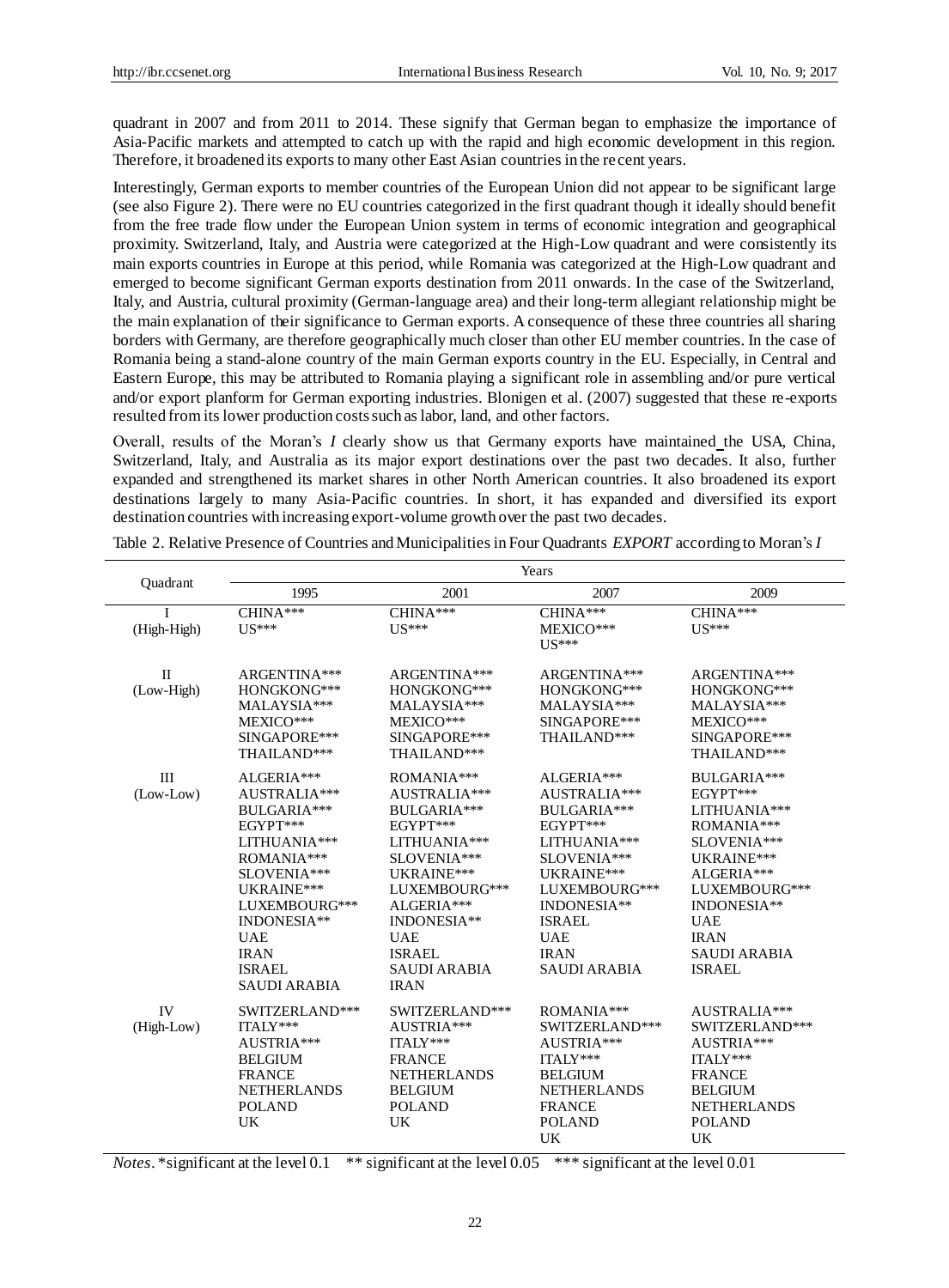|                            |                                                                                                                                                                                                                     |                                                                                                                                                                                             | Years                                                                                                                                                                                        |                                                                                                                                                                                                    |
|----------------------------|---------------------------------------------------------------------------------------------------------------------------------------------------------------------------------------------------------------------|---------------------------------------------------------------------------------------------------------------------------------------------------------------------------------------------|----------------------------------------------------------------------------------------------------------------------------------------------------------------------------------------------|----------------------------------------------------------------------------------------------------------------------------------------------------------------------------------------------------|
| Quadrant                   | 2011                                                                                                                                                                                                                | 2012                                                                                                                                                                                        | 2013                                                                                                                                                                                         | 2014                                                                                                                                                                                               |
| L<br>(High-High)           | CHINA***<br>MEXICO***<br>SINGAPORE***<br>$US***$                                                                                                                                                                    | CHINA***<br>MEXICO***<br>SINGAPORE***<br>$US***$                                                                                                                                            | $CHINA$ ***<br>MEXICO***<br>$US***$                                                                                                                                                          | $CHINA***$<br>MEXICO***<br>SINGAPORE***<br>$US***$                                                                                                                                                 |
| $\mathbf{I}$<br>(Low-High) | ARGENTINA***<br>HONGKONG***<br>MALAYSIA***<br>THAILAND***                                                                                                                                                           | ARGENTINA***<br>HONGKONG***<br>MALAYSIA***<br>THAILAND***                                                                                                                                   | ARGENTINA***<br>HONGKONG***<br>MALAYSIA***<br>SINGAPORE***<br>THAILAND***                                                                                                                    | ARGENTINA***<br>HONGKONG***<br>MALAYSIA***<br>THAILAND***                                                                                                                                          |
| III<br>(Low-Low)           | BULGARIA***<br>EGYPT***<br>LITHUANIA***<br>SLOVENIA***<br>UKRAINE***<br>$A L$ GERIA***<br>INDONESIA**<br><b>ISRAEL</b><br><b>IRAN</b>                                                                               | BULGARIA***<br>EGYPT***<br>LITHUANIA***<br>SLOVENIA***<br>UKRAINE***<br>$A L$ GERIA***<br>LUXEMBOURG***<br>INDONESIA**<br><b>ISRAEL</b><br><b>IRAN</b>                                      | BULGARIA***<br>EGYPT***<br>LITHUANIA***<br>SLOVENIA***<br>UKRAINE***<br>ALGERIA***<br>LUXEMBOURG***<br>INDONESIA**<br><b>IRAN</b><br><b>ISRAEL</b>                                           | SLOVENIA***<br>BULGARIA***<br>EGYPT***<br>LITHUANIA***<br>UKRAINE***<br>$A L$ GERIA***<br>LUXEMBOURG***<br>INDONESIA**<br><b>IRAN</b><br><b>ISRAEL</b>                                             |
| IV<br>(High-Low)           | AUSTRALIA***<br>ROMANIA***<br>LUXEMBOURG***<br>SWITZERLAND***<br>AUSTRIA***<br>ITALY***<br><b>NETHERLANDS</b><br><b>FRANCE</b><br><b>BELGIUM</b><br><b>SAUDI ARABIA</b><br><b>UAE</b><br><b>POLAND</b><br><b>UK</b> | AUSTRALIA***<br>ROMANIA***<br>AUSTRIA***<br>ITALY***<br>SWITZERLAND***<br><b>NETHERLANDS</b><br><b>BELGIUM</b><br><b>FRANCE</b><br><b>SAUDI ARABIA</b><br><b>POLAND</b><br><b>UAE</b><br>UK | AUSTRALIA***<br>ROMANIA***<br>$ITAIY***$<br>SWITZERLAND***<br>AUSTRIA**<br><b>BELGIUM</b><br><b>NETHERLANDS</b><br><b>FRANCE</b><br><b>UAE</b><br><b>POLAND</b><br><b>SAUDI ARABIA</b><br>UK | AUSTRALIA***<br>ROMANIA***<br>AUSTRIA***<br>SWITZERLAND***<br>ITALY***<br><b>NETHERLANDS</b><br><b>FRANCE</b><br><b>BELGIUM</b><br><b>SAUDI ARABIA</b><br><b>UAE</b><br><b>POLAND</b><br><b>UK</b> |

| Table 3. Relative Presence of Countries and Municipalities in Four Quadrants EXPORT according to Moran's I |  |  |  |  |
|------------------------------------------------------------------------------------------------------------|--|--|--|--|
| (cont.)                                                                                                    |  |  |  |  |

*Notes.* \*significant at the level 0.1 \*\* significant at the level 0.05 \*\*\* significant at the level 0.01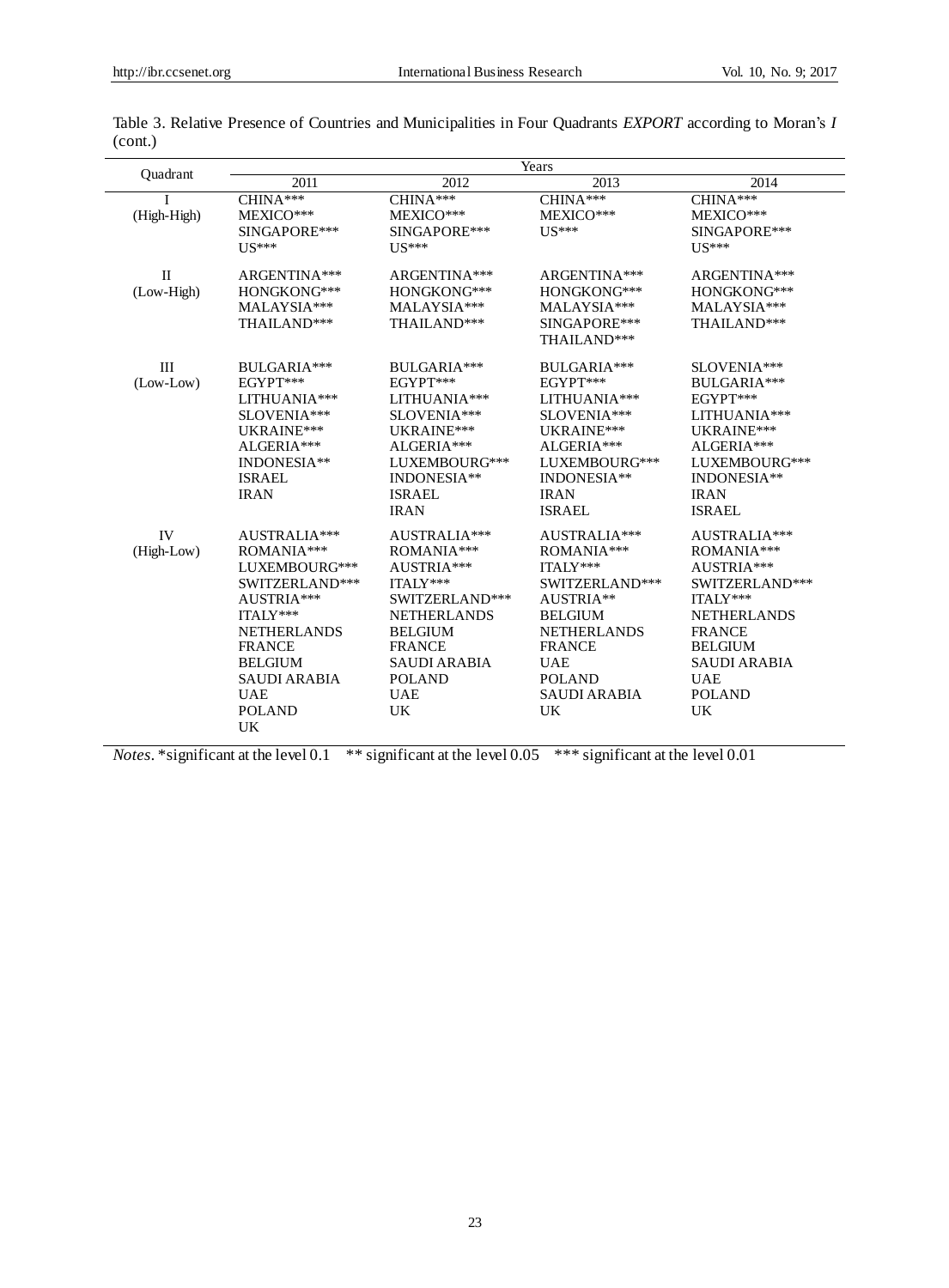

Figure 2. Changing Destinations with significant Moran's *I* value of German Exports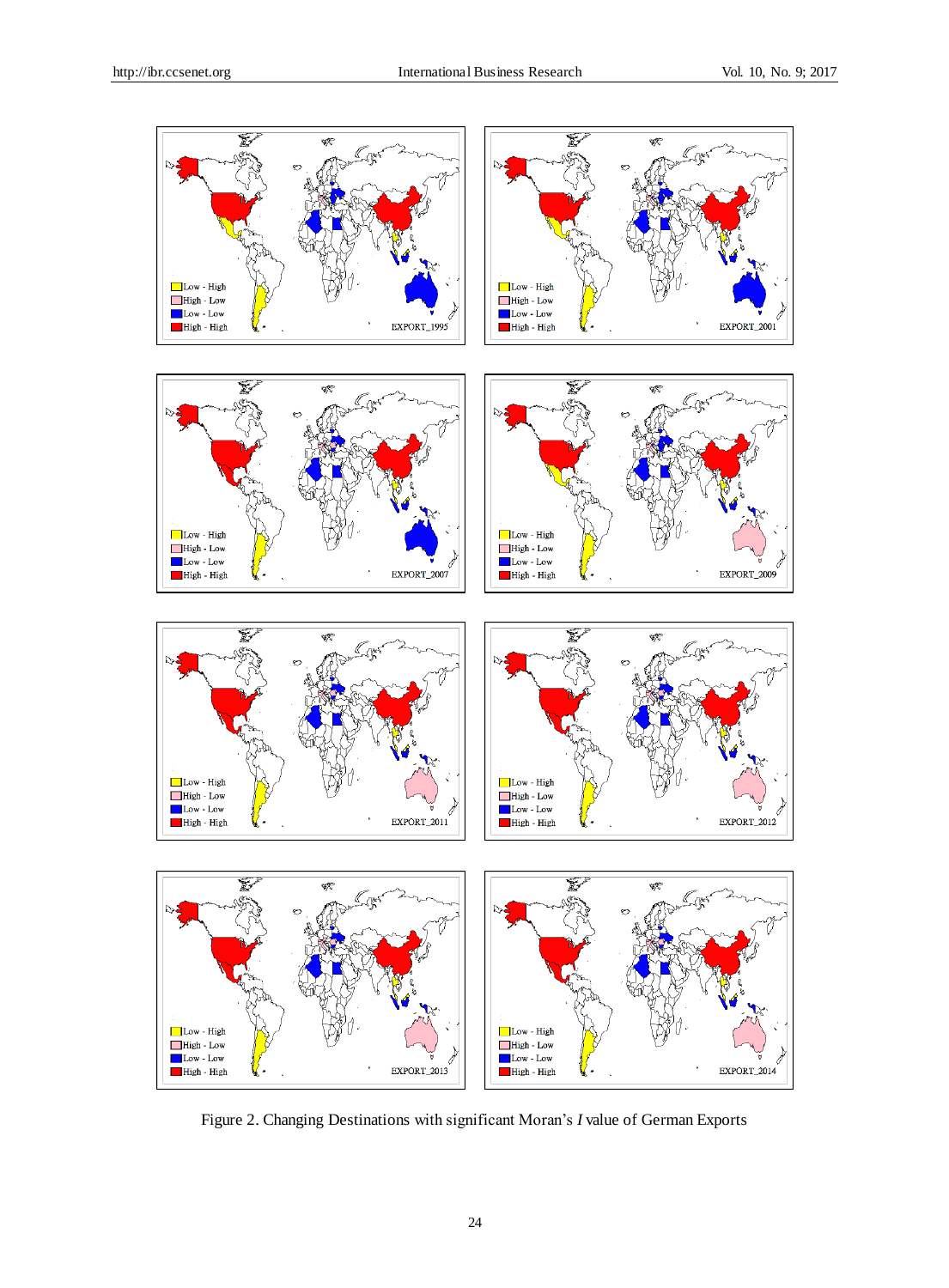The changing geospatial distribution of German exports contributed to its increasing export volumes. We then drew attention to what factors attracted German exports to different countries around the world. Spatial econometric models were constructed to investigate determinants of German exports.

Firstly, the econometric model of non-spatial-interaction effects can be set up as follows. We then conducted a comparison on the explanatory power of three models based on the Equation 1. Results are presented in Table 3. The R-squared of the Pooled OLS is 0.6410. The R-squared of the SLM is 0.9399. The R-squared of the SEM is 0.9391. Clearly, the explanatory power of the SLM or the SEM is higher than the conventional Pooled OLS. Furthermore, log likelihood value of the Pooled OLS is lower than that of both the SLM and the SEM. This again indicates that the fitness of the SLM and the SEM is more superior to that of non-spatial models for the panel data in this study. In addition, the log likelihood statistics of the SLM (-238.87631) is higher than that of the SEM (-243.12964). It signifies that the SLM is a better fit model than the SEM for this panel data (see also Table 3).

To identify if there are spatial effects and time-period effects in terms of the model (shown in Equation (1)), we utilized the Likelihood Ratio (LR) test. The LR test examines two null hypotheses:*H<sup>0</sup>* :*μi=*0 for spatial effects and  $H_0: v_i = 0$  for the time-period effects.  $H_0: \mu_i = 0$  is rejected because the statistics of LR test for spatial effects is 45.5837 (P-value=0.034) which is presented in Table 4. It signifies that this model has spatial effects. In addition,  $H_0: v_t$ =0 is rejected because the statistics of LR test for time-period effects is 347.8161 (P-value=0.00000). Thus, this model has time-period effects. Overall, the LR test results displayed in Table 4 indicate that the model has joint significant spatial and time-period fixed effects.

Table 4 also presents statistics of the Hausman test: -13.5524 (P-value=0.0597). Huasman test is employed to determine whether the fixed effects model or the random effects model is appropriate to be applied when the best fit spatial model specification is identified through the above tests. The fixed effects model is to be adopted if the Hausman test results are significant. Random effects model is to be adopted if this test result is insignificant. Thus, fixed effects model is adopted in this study because the P-value is below 0.1 and is at the significant level.

On the other hand, the LM (Lagrange Multiplier) test statistics of the SEM: 0.0397 (P-value=0.842) is statistically insignificant while that of the SLM: 6.3088 (P-value=0.012) is statistically significant according to Table 4. Thus, the SEM is not the best fit model in comparison with the SLM. We further used the robust LM test in examining the fitness of the SLM. The statistics: 10.7019 (P-value=0.001 as shown in Table 4) signifies that SLM is suitable to be applied. This result is consistent with that of Table 3. We therefore modify the model displayed in Equation (1) into the SLM as follows.

$$
lnEXPORTit = \beta_1 \cdot ln IMPORTit + \beta_2 \cdot ln GDPPCit + \beta_3 \cdot ln ERit + \beta_4 \cdot KOFit
$$
  
+  $\beta_5 \cdot ln OFDIit + \beta_6 \cdot EIit + \rho \sum Wij \times EXPORTjt + \mu_i + \nu_i + \varepsilon_{it}$  (2)

The Wald test is employed to investigate if the null hypothesis test: H0:  $\theta$ =0 is rejected and then the SDM is the correct model to be applied and is more favored on the research than the SLM. The Wald test statistics: 12.0132 (P-value=0.0617) is statistically significant as shown in Table 5. Thus, it indicates that the SDM is more favored than the SLM in this study. Thus, we again modify the model as displayed in Equation (2) into Equation (3) as follows.

$$
lnEXPORT_{ii} = \beta_1 \cdot ln IMPORT_{ii} + \beta_2 \cdot ln GDPPC_{ii} + \beta_3 \cdot ln ER_{ii} + \beta_4 \cdot KOF_{ii}
$$
  
+  $\beta_5 \cdot ln OFDI_{ii} + \beta_6 \cdot EI_{ii} + \rho \sum W_{ij} \times ln EXPORT_{ji} + \gamma_1 \sum W_{ij} \times ln IMPORT_{ji}$  (3)  
+  $\gamma_2 \sum W_{ij} \times ln GDPPC_{ji} + \gamma_3 \sum W_{ij} \times ln ER_{ji} + \gamma_4 \sum W_{ij} \times KOF_{ji}$   
+  $\gamma_5 \sum W_{ij} \times ln OFDI_{ji} + \gamma_6 \sum W_{ij} \times EI_{ji} + \mu_i + \nu_i + \varepsilon_{ii}$ 

In the case of SDM results, it can be decomposed from overall effects (total effects) into direct effects and indirect effects with the use of partial derivatives (LeSage and Pace 2009). The direct effect consists of the direct and feedback effects from its neighboring countries. On the other hand, the estimate of indirect effects covers the spatial spillover effects. The direct and indirect effect yield an interpretation of spatial effect, so researchers can comprehend the source of spillover effects more clearly from the decomposition. Therefore, direct, indirect, and total effects of each independent variable are exhibited from Column 2 to 4 of Table 5. It shows that IMPORT, GDPPC, and EI are significant explanatory factors to German exports while ER, KOF, and OFDI are totally insignificant.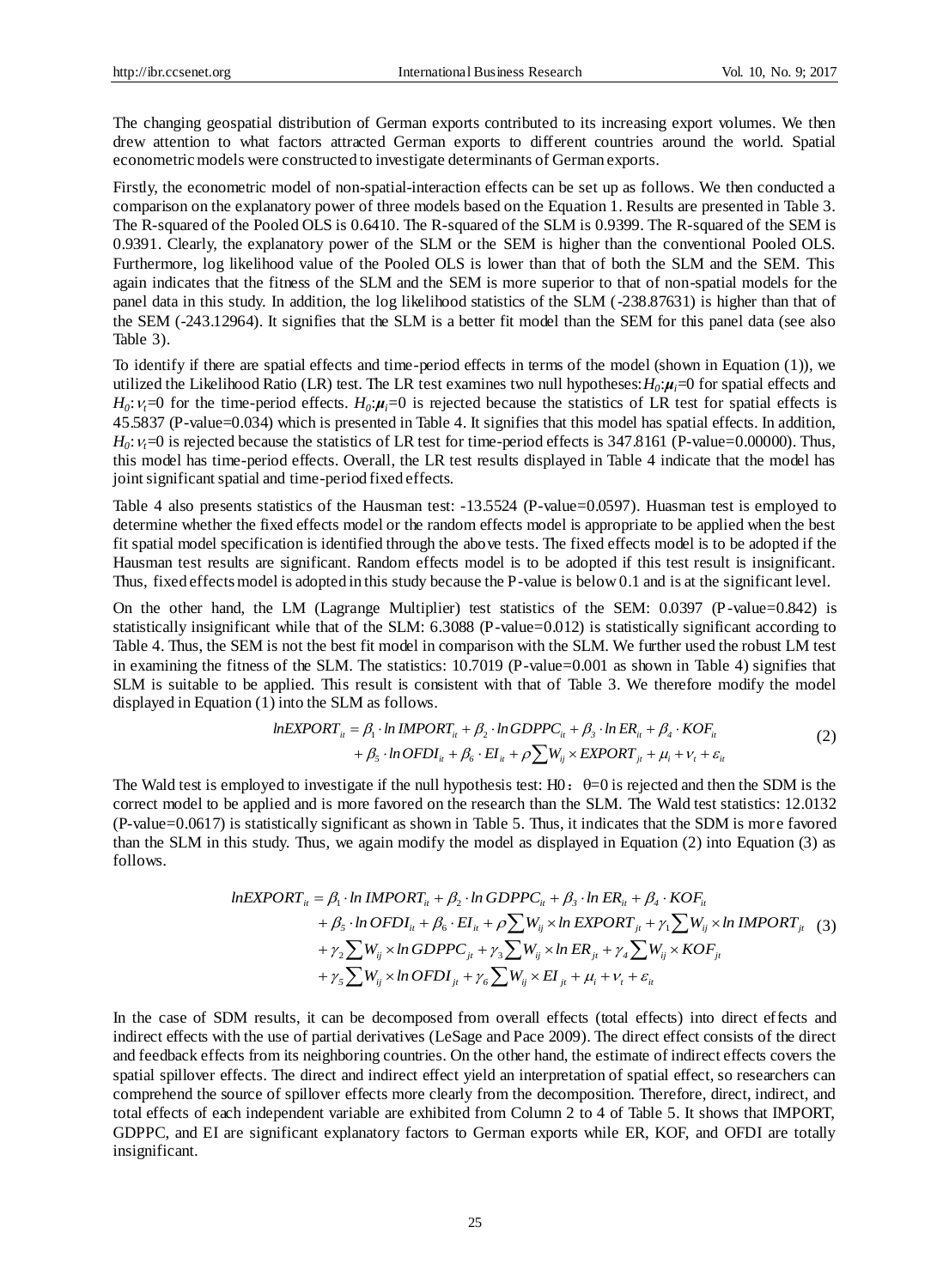| Determinants     | Pooled OLS                                | <b>SLM</b>                                | <b>SEM</b>                                |
|------------------|-------------------------------------------|-------------------------------------------|-------------------------------------------|
| $lnIMPORT_{i,t}$ | $0.550300***$                             | $0.551768***$                             | $0.549780***$                             |
| $lnGDPPC_{i}$    | (0.000000)<br>$0.190495***$<br>(0.000000) | (0.000000)<br>$0.190153***$<br>(0.000001) | (0.000000)<br>$0.190281***$<br>(0.000001) |
| $lnER_{i.t}$     | 0.005280<br>(0.828889)                    | 0.007567<br>(0.763593)                    | 0.005249<br>(0.835720)                    |
| $KOF_{i,t}$      | $-0.003985$<br>(0.178020)                 | $-0.004190$<br>(0.168421)                 | $-0.004016$<br>(0.189946)                 |
| $lnOFDI_{i,t}$   | 0.043299<br>(0.559502)                    | 0.032151<br>(0.673875)                    | 0.042690<br>(0.580217)                    |
| $EI_{i,t}$       | $0.070792**$<br>(0.014005)                | $0.073789**$<br>(0.012642)                | $0.070902**$<br>(0.017382)                |
| W*dep.var        |                                           | $-0.148974*$<br>(0.056179)                |                                           |
| spat.aut.        |                                           |                                           | $0.195517**$<br>(0.028100)                |
| Log likelihood   | $-243.1489$                               | $-238.87631.$                             | $-243.12964$                              |
| $\sigma^2$       | 0.1330                                    | 0.1410                                    | 0.1433                                    |
| $R^2$            | 0.6410                                    | 0.9399                                    | 0.9391                                    |

# Table 4. Results estimated by the Pooled OLS and with Spatial Interaction Effects on *EXPORT*

*Notes.* 1. Figures in parentheses are the P-value.

2.\*Significance at level 0.1, \*\*Significance at level 0.05, \*\*\*Significance at level 0.01.

| Table 5. Results estimated without Spatial Interaction Effects on EXPORT |
|--------------------------------------------------------------------------|
|--------------------------------------------------------------------------|

|                                  | No spatial & time-specific | Spatial       | Time-period   | Spatial and       |
|----------------------------------|----------------------------|---------------|---------------|-------------------|
| Determinants                     | fixed effects              | fixed effects | fixed effects | Time-period fixed |
|                                  |                            |               |               | effects           |
| $lnIMPORT_{i}$ ,                 | 0.738586***                | 0.739328***   | 0.557684***   | $0.550300***$     |
|                                  | (0.000000)                 | (0.000000)    | (0.000000)    | (0.000000)        |
| $lnGDPPC$ <sub>i.t</sub>         | 0.311888***                | $0.308141***$ | 0.190827***   | 0.190495***       |
|                                  | (0.000000)                 | (0.000000)    | (0.000000)    | (0.000000)        |
| $lnER_{i.t}$                     | 0.019821                   | 0.030064      | $-0.012620$   | 0.005280          |
|                                  | (0.381497)                 | (0.179961)    | (0.613201)    | (0.828889)        |
| $KOF_{i,t}$                      | $-0.005586*$               | $-0.005176*$  | $-0.004052$   | $-0.003985$       |
|                                  | (0.058290)                 | (0.076127)    | (0.177248)    | (0.178020)        |
| $lnOFDI_{i,t}$                   | 0.099812                   | 0.101233      | 0.028943      | 0.043299          |
|                                  | (0.293152)                 | (0.285720)    | (0.699893)    | (0.559502)        |
| $EI_{i,t}$                       | $-0.058790**$              | $-0.051649*$  | $0.055452*$   | $-0.070792**$     |
|                                  | (0.034253)                 | (0.059632)    | (0.058392)    | (0.014005)        |
| Log likelihood                   | $-430.7187$                | $-417.0570$   | $-265.9408$   | $-243.1489$       |
| $\sigma^2$                       | 0.2490                     | 0.2375        | 0.1435        | 0.1330            |
| $R^2$                            | 0.8861                     | 0.8900        | 0.6354        | 0.6410            |
| LM test no spatial lag           | 171.9034***                | 181.3464***   | 5.9909**      | $6.3088**$        |
|                                  | (0.000)                    | (0.000)       | (0.014)       | (0.012)           |
| LM test no spatial error         | 479.6996***                | 528.9410***   | 0.3280        | 0.0397            |
|                                  | (0.000)                    | (0.000)       | (0.567)       | (0.842)           |
| robust LM test no spatial lag    | 34.5668***                 | 34.9442***    | 8.0378***     | 10.7019***        |
|                                  | (0.000)                    | (0.000)       | (0.005)       | (0.001)           |
| robust LM test no spatial error  | 342.3630***                | 382.5388***   | 2.3749        | 4.4328**          |
|                                  | (0.000)                    | (0.000)       | (0.123)       | (0.035)           |
| joint<br>significance<br>LR-test |                            | 45.5837**     |               |                   |
| spatial fixed effects            |                            | (0.0340)      |               |                   |
| joint<br>LR-test<br>significance |                            | 347.8161***   |               |                   |
| time-periode fixed effects       |                            | (0.0000)      |               |                   |
|                                  |                            | $-13.5524*$   |               |                   |
| Hausman test                     |                            | (0.0597)      |               |                   |

*Notes.*1. Figures in parentheses are the P-value.

2.\*Significance at level 0.1, \*\*Significance at level 0.05, \*\*\*Significance at level 0.01.

The independent variable, *IMPORT* coefficient had very significant and positive direct and total effects, though it also had significant negative indirect effects. This signifies that a nation with a strong imports connection with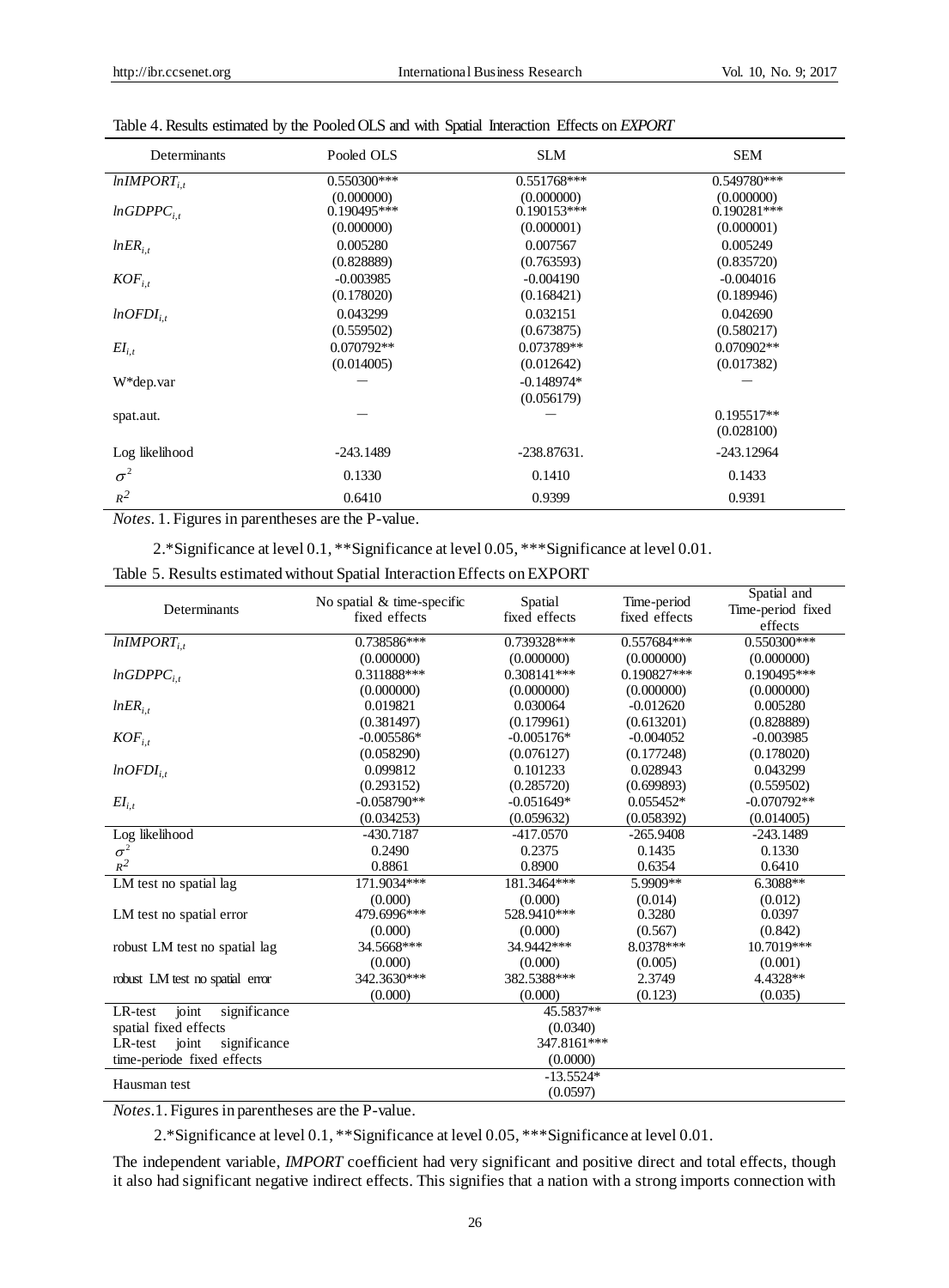Germany is also a major German export destination. On the other hand, neighboring countries of German import trade partner nations did not necessarily share the same strong imports relationship with Germany. In other words, German exports did not have a significant spillover effect from the neighboring countries of the main German import trade partner nations. With regards to total effects, *IMPORT* showed significantly positive effects with German exports (see Table 5) Thus, the determinant, *IMPORT* overall had significantly positive effects on German exports. The impacts of *IMPORT* can be highlighted in the case of mainland China (in light of results from Moran's *I* aforementioned). Mainland China is one of the German main export destination countries and is the second largest importing country to Germany during this period according to the data from the Datastream. Indeed, the study of Simonazzi et al. (2013) found that imports of low-end and mid-range price segment apparel/clothing goods from mainland China to Germany has an enlarging share of 45.8% in 1999 to 84.09 in 2008. The other major export-destination countries of Germany, such as USA, Switzerland, Austria, and Italy, are all in the top ten largest import countries of Germany according to data from the Datastream.

*GDPPC* represents GDP *per capita* in trade partner countries and it had significant positive direct but insignificant indirect, and total effects on German exports. According to the result of Moran's *I*, the main German export-destination countries include: Switzerland, Austria, Italy, USA, Australia, and Singapore. The above countries are all countries with high GDP *per capita*. These countries mostly were categorized at the High-Low quadrant. They also match well on impacts GDPPC on German exports. Thus, GDPPC only has strong direct effects and has no indirect effects. They could afford to purchase high-end luxury vehicles and demanded capital-intensive and technology-intensive machinery from the Germany.

Meanwhile, regarding economic integration (*EI*), it has significant direct effects, though there are no significant indirect and total effects. Thus, the degree of bilateral economic integration between Germany and its trade partners was identified to have significantly positive direct effects and have insignificant indirect and total effects. German main export-destination countries, such as Austria and Italy, are both member countries of the EU, and to a broader extent, Switzerland can be applied to benefit from the economic integration of the EU. Also, the USA, which was categorized at the High-High quadrant throughout the period of this study, and Mexico, which was categorized at the High-High quadrant in 2007 and from 2011 to 2014, can be attributed to the NAFTA and the free trade agreements with other emerging economies in Central and South America countries in recent years. The case of Singapore, a city state, which was categorized at the High-High quadrant from 2011 to 2014, should also be attributed to the economic integration with other South East Asian countries, such as: ASEAN (Association of SouthEast Asian Nations).

To sum up, we identified that German exports are highly correlated to its imports. This signifies that German exports built upon those already close economic relation in some countries. Trade flows are not only one-way exports, imports are highly related to Germany exports. These apply to countries such as mainland China, Switzerland, Austria, and Italy. In addition, German goods are mainly exported to countries with high GDP *per capita*. Thus, these countries are capable of purchasing high-end luxury automobiles and demanded price-inelastic and high-quality German goods. German exports benefited from the free trade flow to a few EU member countries. These countries are geographically and culturally close to Germany.

#### **5. Concluding Remarks**

Despite the outstanding performances of German exports, there is a lack of research on German export performances with spatial econometric evidences. This paper aims to fill the gap in the existing literature to investigate the changing geospatial distribution of its exports and identify the decisive factors to its outstanding performances over decades.

Results of the Moran's I clearly show us that German exports have kept the USA, China, Switzerland, Italy, and Australia as its major export destinations over the past two decades. It further expanded and strengthened its market shares in other North American countries. It also broadened its export destinations to many Asia Pacific countries. In short, it has expanded and diversified its export destination countries with increasing export-volume growth over the past two decades.

The changing geospatial distribution of German exports contributed to its increasing export volumes. Interestingly, empirical evidences of the SDM are quite consistent with those of Moran's I. They indicate that German exports were highly correlated to its imports. It signifies that German exports built upon certain close economic relationships. Trade flows are one-way exports, while imports are highly related to Germany exports. This connection applies to countries such as mainland China, Switzerland, Austria, and Italy. In addition, German goods were mainly exported to countries with high GDP per capita. Thus, these countries were capable of purchasing high-end luxury automobiles and demanded price-inelastic and high-quality German goods.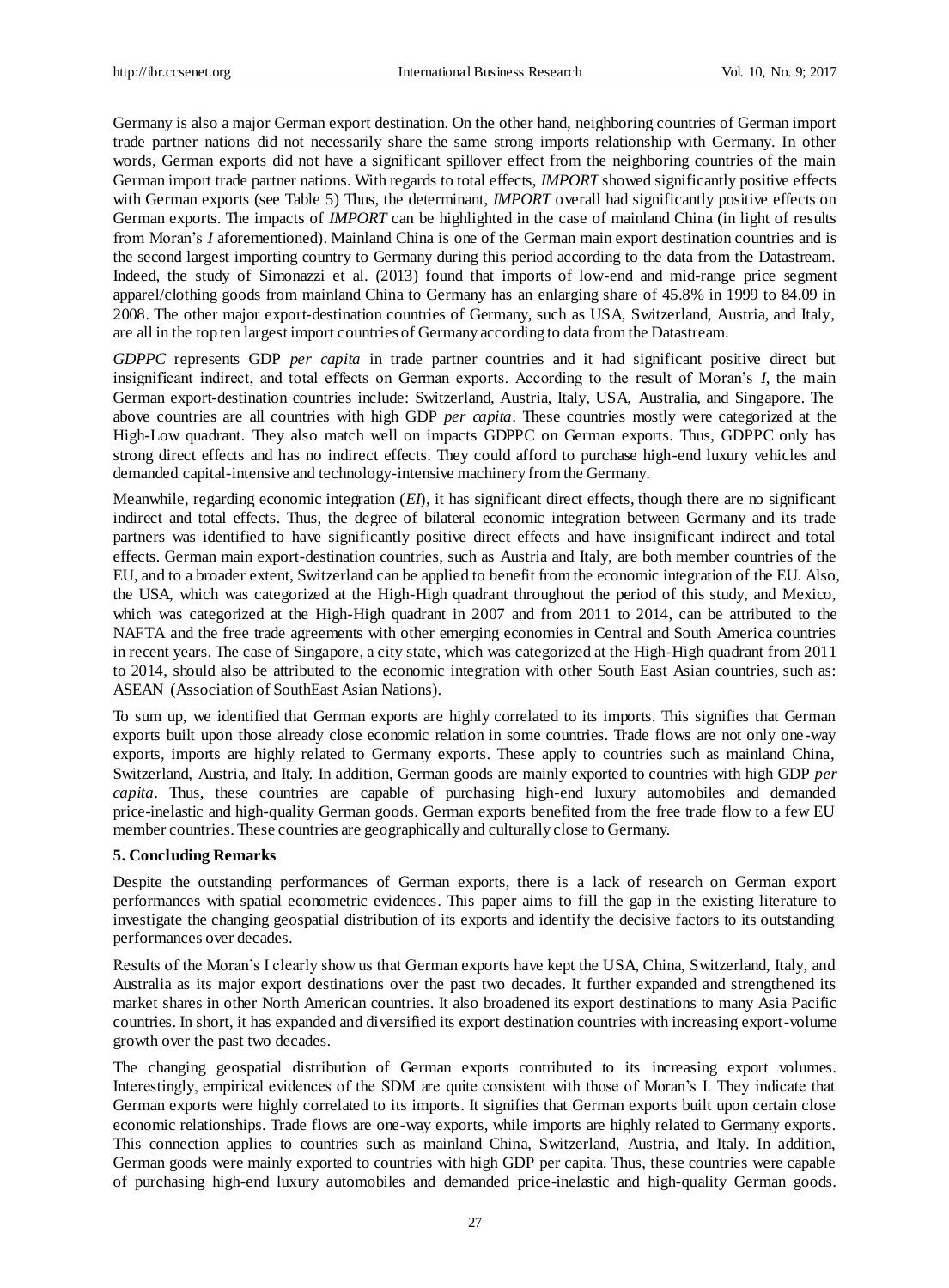German exports benefited from the free trade flow to a few EU member countries, those are close geographically and culturally to Germany. Its exports successfully broadened from Europe to other countries in America and the Asia Pacific region with increasing total export-volume growth.

| Table 6. Results estimated of SDM model on EXPORT |  |  |  |  |  |  |  |  |
|---------------------------------------------------|--|--|--|--|--|--|--|--|
|---------------------------------------------------|--|--|--|--|--|--|--|--|

|                         | Spatial and Time-period |                     |                 |               |
|-------------------------|-------------------------|---------------------|-----------------|---------------|
| Factors                 | fixed effects           | Direct effect       | Indirect effect | Total effect  |
|                         | (Bias correction)       |                     |                 |               |
| $lnIMPORT_{i}$          | $0.559416***$           | $0.557426***$       | $-0.180240**$   | $0.377186***$ |
|                         | (0.000000)              | (0.000000)          | (0.047132)      | (0.000220)    |
| $lnGDPPC_i$             | $0.185370***$           | $0.183806***$       | $-0.058927$     | 0.124880      |
|                         | (0.000002)              | (0.000043)          | (0.636631)      | (0.328807)    |
| $lnER_{i.t}$            | 0.009637                | 0.010660            | $-0.027176$     | $-0.016516$   |
|                         | (0.705799)              | (0.688125)          | (0.705323)      | (0.825663)    |
| $KOF_{i,t}$             | $-0.003712$             | $-0.003642$         | $-0.005442$     | $-0.009084$   |
|                         | (0.227598)              | (0.243680)          | (0.585358)      | (0.0.373188)  |
| $lnOFDI_{i,t}$          | 0.011495                | 0.010482            | $-0.489549$     | $-0.479067$   |
|                         | (0.884265)              | (0.894172)          | (0.293274)      | (0.334485)    |
| $EI_{i,t}$              | 0.070932**              | $0.070960**$        | 0.010924        | 0.081884      |
|                         | (0.017189)              | (0.019508)          | (0.922836)      | (0.486773)    |
| $W^*lnIMPORT_{i}$       | $-0.209109**$           |                     |                 |               |
|                         | (0.025417)              |                     |                 |               |
| $W^*lnGDPPC_{i.t}$      | $-0.068202$             |                     |                 |               |
|                         | (0.543540)              |                     |                 |               |
| $W^*lnER_i$             | $-0.026999$             |                     |                 |               |
|                         | (0.688357)              |                     |                 |               |
| $W^*KOF_{i,t}$          | $-0.004774$             |                     |                 |               |
|                         | (0.599112)              |                     |                 |               |
| $W^*lnOFDI_{i}$         | $-0.458581$             |                     |                 |               |
|                         | (0.257682)              |                     |                 |               |
| $W^*EI_{i,t}$           | 0.003336                |                     |                 |               |
|                         | (0.974637)              |                     |                 |               |
| W*dep.var.              | 0.078813                |                     |                 |               |
|                         | (0.413882)              |                     |                 |               |
| Log likelihood          | $-235.84335$            |                     |                 |               |
| $\sigma_{\rm s}^2$      | 0.1401                  |                     |                 |               |
| $R^2$                   | 0.9401                  |                     |                 |               |
| Wald test spatial lag   |                         | $12.0132*$ (0.0617) |                 |               |
| Wald test spatial error |                         | $11.9134*$ (0.0639) |                 |               |

*Notes.* 1. Figures in parentheses are the P-value.

2.\*Significance at level 0.1, \*\*Significance at level 0.05, \*\*\*Significance at level 0.01.

#### **References**

- Agostino, M., Demaria, F., & Trivieri, F. (2010). Non-Reciprocal Trade Preferences and the Role of Compliance Costs in the Agricultural Sector: Exports to the EU. *Journal of Agricultural Economics*, *61*(3), 652-679. https://doi.org/10.1111/j.1477-9552.2010.00264.x
- Anderson, J., & Marcouiller, D. (2002). Insecurity and the Pattern of Trade: An Empirical Investigation. *Review of Economics and Statistics, 84*(2), 342-352. https://doi.org/10.1162/003465302317411587
- Anderton, B. (1999). Innovation, product quality, variety, and trade performance: an empirical analysis of Germany and the UK. *Oxford Economic Papers*, *51*(1), 152-167. https://doi.org/10.1093/oep/51.1.152
- Anselin, L. (1995). Local indicators of spatial association LISA. *Geographical Analysis*, *27*(2), 93-115. https://doi.org/10.1111/j.1538-4632.1995.tb00338.x
- Anselin, L. (1988). *Spatial econometrics: methods and models* (1st ed.). Dordrecht: Kluwer Academic Publishers. https://doi.org/10.1007/978-94-015-7799-1
- Aten, B. (1997). Does Space Matter? International Comparison of the Prices of Tradables and Nontradables. *International Regional Science Review*, *20*(1-2), 35-52. https://doi.org/10.1177/016001769702000103
- Balassa, B. (1961). Towards A Theory of Economic Integration. *KYKLOS*, *14*(1), 1-17. https://doi.org/10.1111/j.1467-6435.1961.tb02365.x
- Balassa, B. (1978). Exports and Economic Growth: Further Evidence. *Journal of Development Economics*, *5*(2), 181-189. https://doi.org/10.1016/0304-3878(78)90006-8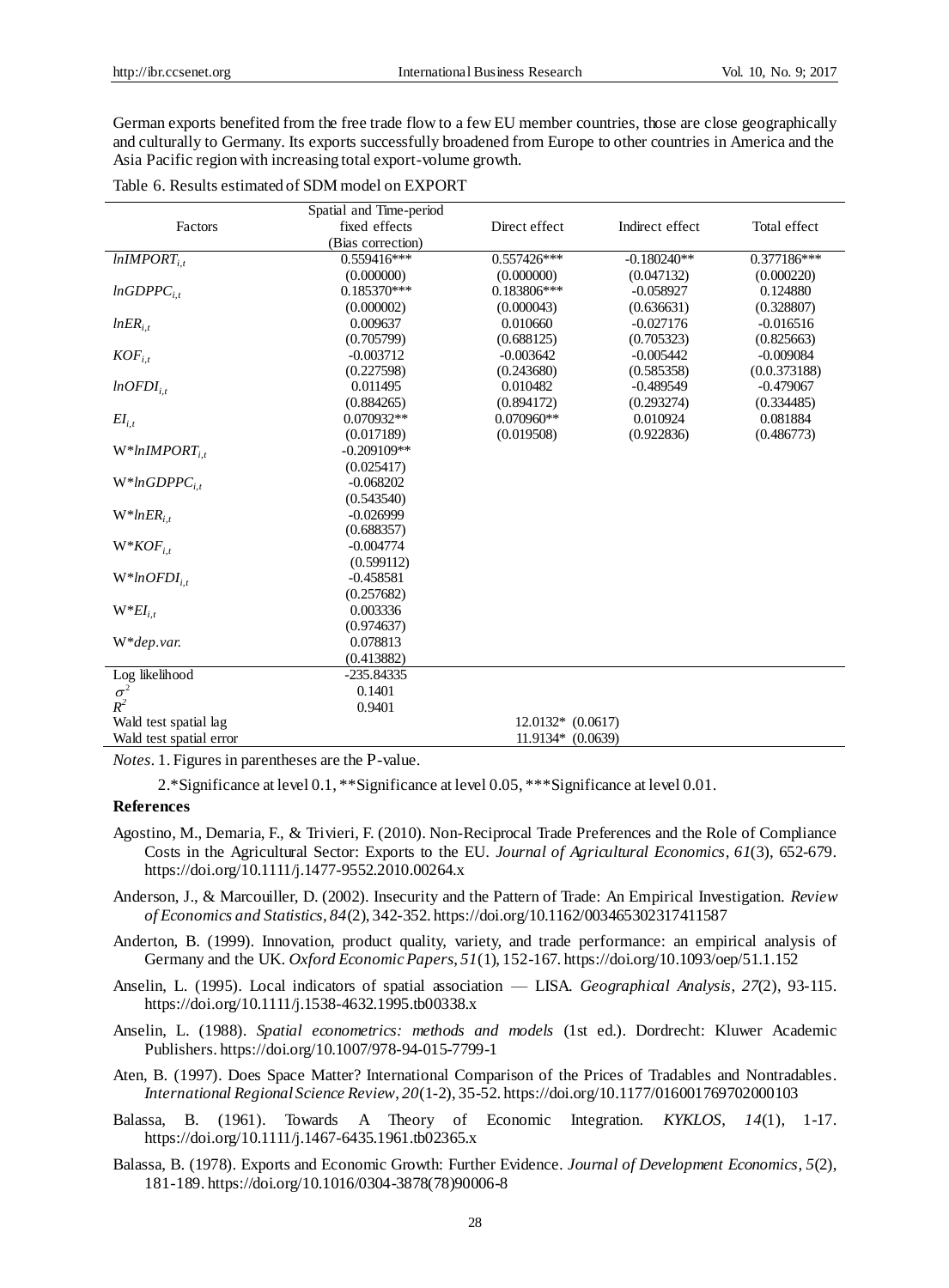- Bartram, S. (2004). Linear and Nonlinear Foreign Exchange Rae Exposures of German Nonfinancial Corporations. *Journal of International Money and Finance*, *23*(4), 673-699. https://doi.org/10.1016/j.jimonfin.2004.03.002
- Belke, A., Gocke, M., & Gunther, M. (2013). Exchange Rate Bands of Inaction and Play-Hysteresis in German Exports—Sectoral Evidence for some OECD Destinations. *Metroeconomica*, *64*(1), 152-179. https://doi.org/10.1111/meca.12000
- Bjorvatn, K. (2004). Economic Integration and the Profitability of Cross-Border Mergers and Acquisitions. *European Economic Review*, *48*(6), 1211-1226. https://doi.org/10.1016/j.euroecorev.2004.03.007
- Blonigen, B., Davies R., Waddell G., & Naughton H. (2007). FDI in Space: Spatial Autoregressive Relationships in Foreign Direct Investment. *European Economic Review*, *51*(5), 1303-1325. https://doi.org/10.1016/j.euroecorev.2006.08.006
- Danninger, S., & Joutz, F. (2007). What Explains Germany's Rebounding Export Market Share? *CESifo Economic Studies*, *54*(4), 681-714. https://doi.org/10.1093/cesifo/ifn030
- Eichengreen, B., Rhee, Y., & Tong, H. (2004). *The Impacts of China on the Exports of Other Asian Countries.* NBER Working Paper No. 10768, National Bureau of Economic Research, Cambridge, MA. https://doi.org/10.3386/w10768
- Egger, P. (2001). European Exports and Outward Foreign Direct Investment: A Dynamic Panel Data Approach. *Review of World Economics*, *137*(3), 427-449. https://doi.org/10.1007/BF02707625
- Egger, P., & Pfaffermayr, M. (2004). Distance, trade and FDI: a Hausman–Taylor SUR Approach. *Journal of Applied Econometrics*, *19*(2), 227-246. https://doi.org/10.1002/jae.721
- Ekoholm, K., Forslid, R., & Markusen, J. (2007). Export-Platform Foreign Direct Investment. *Journal of European Economic Association*, *5*(4), 776-795. https://doi.org/10.1162/JEEA.2007.5.4.776
- Esfahani, H. (1991). Exports, Imports, and Economic Growth in Semi-industrialized Countries. *Journal of Development Economics*, *35*(1), 93-116. https://doi.org/10.1016/0304-3878(91)90068-7
- Fung, H., Sawhney, B., Lo, W., & Xiang, P. (1994). Exports, Imports and Industrial Production: Evidence from Advanced and Newly Industrializing Countries. *International Economic Journal*, *8*(4), 87-98. https://doi.org/10.1080/10168739400080031
- Getis, A., & Ord, J.K. (1992). [The Analysis of Spatial Association by Use of Distance Statistics.](http://onlinelibrary.wiley.com/doi/10.1111/j.1538-4632.1992.tb00261.x/abstract) *Geographical Analysis*, *24*(3), 189-206. https://doi.org/10.1111/j.1538-4632.1992.tb00261.x
- [Geary, R. C.](https://en.wikipedia.org/wiki/Roy_C._Geary) *(1954). The Contiguity Ratio and Statistical Mapping[. The Incorporated Statistician,](https://en.wikipedia.org/w/index.php?title=The_Incorporated_Statistician&action=edit&redlink=1) 5*(3), 115–145. https://doi.org/10.2307/2986645
- Greenway, D., & Kneller, R. (2007) Firm Heterogeneity, Exporting and Foreign Direct Investment. *The Economic Journal*, *117*(517), F134-F161. https://doi.org/10.1111/j.1468-0297.2007.02018.x
- Halleck Vega, S., & Elhorst, J. (2012). *On Spatial Econometric Models, Spillover Effects, and W.* Working paper, University of Groningen, The Netherlands.
- Hooper, P., & Kohlhagen, S. (1978). The Effect of Exchange Rate Uncertainty on the Prices and Volume of International Trade. *Journal of International Economics*, *8*(4), 483-511. https://doi.org/10.1016/0022-1996(87)90001-8
- Hwang, H., Mai, C.C., & Ohta, H. (2010). Export Subsidies, Cost Differential and Product Quality. *Pacific Economic Review*, *15*(1), 32-41. https://doi.org/10.1111/j.1468-0106.2009.00487.x
- Jannsen, N., & Kooths, S. (2012). German Trade Performance in Times of Slumping Euro Area Markets. *Intereconomics*, *47*(6), 368-372. https://doi.org/10.1007/s10272-012-0439-2
- Katsikeas, C., Piercy, N., & Ioannidis, C. (1996). Determinants of Export Performance in a European Context. *European Journal of Marketing*, *30*(6), 6-35. https://doi.org/10.1108/03090569610121656
- LeSage, J., & Pace, R., (2009). *Introduction to spatial econometrics*. Boca Raton, US: CRC Press Taylor & Francis Group. https://doi.org/10.1201/9781420064254
- [Moran, P. A. P.](https://en.wikipedia.org/wiki/Pat_Moran_(statistician)) *(1950). Notes on Continuous Stochastic Phenomena. Biometrika, 37*(1), 17-23. https://doi.org/10.1093/biomet/37.1-2.17
- Morrow, J, Siverson, R., & Tabares, T. (1998). The Political Determinants of International Trade: The Major